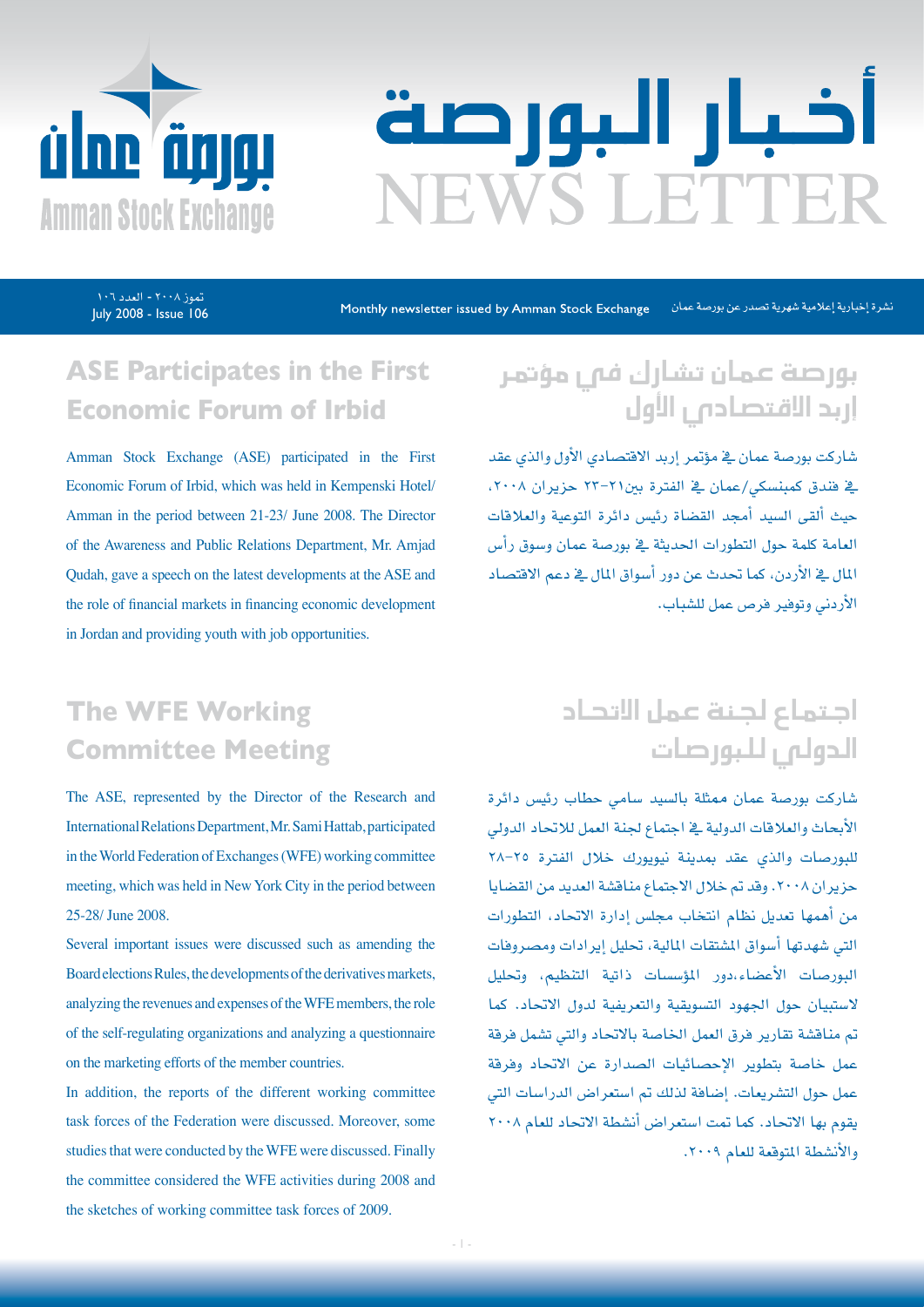#### **A Syrian Delegation Visits ASE**

The CEO of the ASE, Mr. Jalil Tarif, received a delegation of Master's degree students/Faculty of Economics from Damascus University/Syria. The deputy CEO, Mr. Nader Azar, briefed the delegation on the latest technical and legislative developments of Jordan Capital Market. The delegation visited some of the financial brokerage firms, the Investor's Gallery and they toured the ASE facilities.

#### **ASE Performance**

ASE performance indicators have revealed remarkable performance during June 2008, as the ASE price index weighted by free-float shares closed at  $(4772.2)$  points, an  $(29.9\%)$ increase in comparison with the end of 2007. This came as a result of the increase in financial sector index by  $(8.3\%)$ , the services sector index by  $(36.8\%)$ , and the industry sector index by  $(82.7\%)$ . The weighted index closed at  $(10491)$  points at the end of June, a  $(39.5%)$  increase in comparison with the end of 2007. The trading volume until June 2008 reached to JD  $(12.293)$ billion compared to JD  $(6.149)$  billion with the same period of the last year, a  $(99.9\%)$  increase. The number of traded shares increased to  $(3.271)$  billion shares in comparison with  $(2.089)$ billion shares at the same period of last year, a  $(\%56.5)$  increase. The number of executed contracts increased to  $(2.249)$  million contracts, an increase of  $(31.4\%)$  in comparison with the same period of last year. Market capitalization of listed companies increased by JD  $(11.2)$  billion reaching JD  $(40.406)$  billion, a  $(38.3%)$  increase against the end of year 2007, constituting  $(360\%)$  of the GDP.

# وفد �سوري من جامعة دم�شق يزور بور�صة عمان

استقبل المدير التنفيذي لبورصة عمان السيد جليل طريف وفداً من طلاب الدراسات العليا /كلية الاقتصاد من جامعة دمشق /سوريا. وقدم السيد نادر عازر نائب المدير التنفيذي شرحاً عن أهم التطورات الحديثة التي شهدها سوق رأس المال الأردني خلال السنوات الماضية وآخر التطورات التشريعية والتكنولوجية وأساسيات الاستثمار يخ البورصة. كما اطّلع الوفد على آلية عمل شركات الخدمات المالية وقام بزيارة إلى قاعة المستثمرين ومرافق البورصة المختلفة.

#### أداء بور�صة عمان

ظهرت مؤشرات الأداء ية بورصة عمان أداء مميزاً خلال شهر حزيران من عام ٢٠٠٨. حيث أغلق الرقم القياسي المرجح للأسهم الحرة عند (٤٧٧٢٫٢) نقطة وبارتفاع نسبته (٢٩,٩) مقارنة مع م�ستواه يف نهاية العام ،2007 وقد جاء ذلك نتيجة الرتفاع الرقم القياسي لأسعار أسهم القطاع المالي بنسبة (٨,٢٪)، وقطاع الخدمات بنسبة (٨, ٣٦٪)، ولقطاع الصناعة بنسبة (٧, ٨٢٪)، كما أغلق الرقم القياسي المرجح بالقيمة السوقية عند (١٠٤٩١) نقطة بارتفاع نسبته (٥, ٢٩٪) مقارنة مع مستواه في نهاية العام ٢٠٠٧. وبلغ حجم التداول لغاية شهر حزيران ٢٠٠٨ حوالي (١٢.٢٩٣) مليار دينار مقارنة مع )6.149( مليار دينار لنف�س الفرتة من العام الماضي وبارتفاع نسبته (٩٩,٩). وبالنسبة لعدد الأسهم المتداولة فقد ارتفع ليصل إلى (٢,٢٧١) مليار سهم مقارنة مع (٢,٠٨٩) مليار سهم للعام الماضي وبارتفاع نسبته (٢,٥٦٫٥)، كما ارتفعت عدد العقود المنفذة ليصل إلى (٢,٢٤٩) مليون عقد، بارتفاع نسبته )%31.4( لنف�س الفرتة من العام املا�ضي. وبالن�سبة للقيمة ال�سوقية للأسهم المدرجة ية بورصة عمان فقد ارتفعت بمقدار (11, 11) مليار  $(24,7)$ دينار لتصل إلى (٤٠,٤٠٦) مليار دينار وبارتفاع نسبته (7,٨٢٪) مقارنة مع نهاية عام ٢٠٠٧ لتشكل مـا نسبتـه ( ٣٦٠٪) من الناتج املحلي الإجمايل.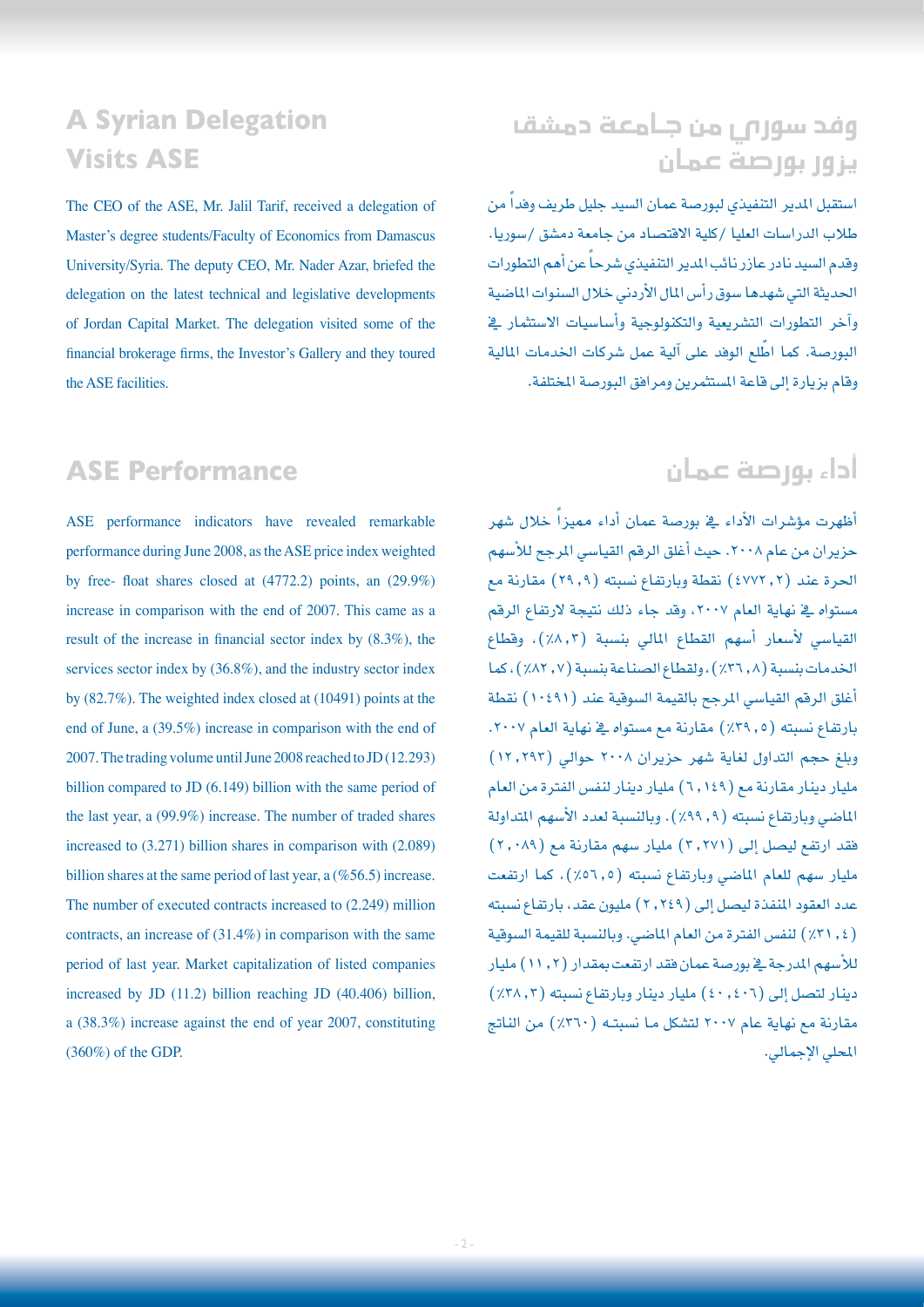#### قرارات بور�صة عمان:

#### **ASE Resolutions**

#### The CEO of the ASE Decided on the Following:

- List the (6.325.000) shares capital increase of Jordan Commercial Bank, which emanated from capitalizing JD  $(6.325.000)$  of the retained earning, as of June 4, 2008. The company paid in capital reached (69.575.000) shares.
- $\bullet$  List the (8.409.375) shares capital increase of Arab Banking Corporation / (Jordan), which emanated from capitalizing JD  $(8.409.375)$  of the retained earning, as of June 4, 2008. The company paid in capital reached  $(64.471.875)$  shares.
- List the (7.5) million right issues of capital increase of National Cable & Wire Manufacturing as of June 4, 2008.
- List the (250) shares capital increase of Taameer Jordan Holdings Public Shareholding, which emanated from private subscription, as of June 8, 2008. The company paid in capital reached (211.982.323) shares.
- $\bullet$  List the  $(2.500.000)$  shares capital increase of The Jordan Worsted Mills, which emanated from capitalizing part of the issuance premiums, as of June 8, 2008. The company paid in capital reached  $(15)$  million shares.
- $\bullet$  List the (2) million shares capital increase of The Islamic Insurance, which emanated from capitalizing part of the issuance premiums, voluntary reserves and retained earnings, as of June 8, 2008. The company paid in capital reached (10) million shares.
- $\bullet$  List the (1.795.500) shares capital increase of Emmar Investments & Real Estate Development, which emanated from capitalizing part of the retained earnings, as of June 8, 2008. The company paid in capital reached  $(13.765.500)$  shares.
- Suspend the trading of The Industrial Commercial  $\&$ Agricultural as of June 8, 2008.
- List the Forth issue of Treasury Bills for the year 2008, as of June 9, 2008. The maturity date is 14/4/2009 and the total value is JD  $(100)$  million.

#### **قرارات املدير التنفيذي:**

- إدراج أ�سهم الزيادة يف رأ�س مال �شركة البنك التجاري الأردين والبالغة (٦,٢٢٥,٠٠٠) سهماً، والتي تمت زيادتها عن طريق رسملة (٦,٢٢٥,٠٠٠) من الأرباح المدورة ليصبح رأس المال المكتتب به والمدفوع (٠٠٠, ٥٧٥, ٦٩) سهماً وذلك اعتباراً من  $.7.1/\sqrt{7/2}$
- إدراج أسهم الزيادة <u>ي</u>ة رأس مال بنك المؤسسة العربية المصرفية والبالغة (٢٧٥, ٨,٤٠٩) سهماً، والتي تمت زيادتها عن طريق رسملة (٢٧٥, ٨,٤٠٩) من الأرباح المدورة ليصبح رأس المال المكتتب به والمدفوع (٢٤,٤٧١,٨٧٥) سهماً وذلك اعتباراً من ١/٦/٤.٢٠٠٨
- إدراج )7.5( مليون حق اكتتاب بأ�سهم الزيادة بال�شركة ֧֖֖֖֖֖֚֚֚֚֚֚֚֚֚֚֟֓֕<br>֧֝֩֩֩֩֩ الوطنية ل�صناعة الكوابل والأ�سالك الكهربائية وذلك اعتبارا  $.7 \cdot \cdot \cdot$  /7/2
- إدراج أ�سهم الزيادة يف رأ�س مال �شركة تعمري الأردنية القاب�ضة والبالغة (٢٥٠) سهماً، والتي تمت زيادتها عن طريق الاكتتاب الخاص ليصبح رأس المال المكتتب به والمدفوع (٢٢٢, ٩٨٢, ٢١١) سهماً وذلك اعتباراً من ١/٦/٨/٢٠٠٨.
- إدراج أ�سهم الزيادة يف رأ�س مال م�صانع الأجواخ الأردنية والبالغة (٢,٥٠٠,٠٠٠) سهماً، والتي تمت زيادتها عن طريق رسملة جزء من علاوة الإصدار ليصبح رأس المال المكتتب به والمدفوع (١٥) مليون سهماً وذلك اعتباراً من ١/٦/٨×٢٠٠.
- إدراج أ�سهم الزيادة يف رأ�س مال �شركة التأمني الإ�سالمية والبالغة (٢) مليون سهماً، والتي تمت زيادتها عن طريق رسملة جزء من علاوة الإصدار والاحتياطي الاختياري والأرباح المدورة ليصبح رأس المال المكتتب به والمدفوع (١٠) مليون سهماً وذلك اعتباراً من ١/٦/٨/٢٠٠٨.
- إدراج أ�سهم الزيادة يف رأ�س مال �شركة إعمار للتطوير والاستثمار العقاري والبالغة (١,٧٩٥,٥٠٠) سهماً، والتي تمت زيادتها عن طريق رسملة جزء من الأرباح المدورة ليصبح رأس ֧֟֓֕֓֕֓**֓**֖֚֓ المال المكتتب به والمدفوع (٥٠٠. ١٣, ١٣, سهماً وذلك اعتباراً  $.7 \cdot \cdot \cdot$  /7/8/8
- تعليق التداول بأ�سهم ال�شركة ال�صناعية التجارية الزراعية / الإنتاج يے البورصة وذلك اعتباراً من ٢٠٠٨/٦/٨.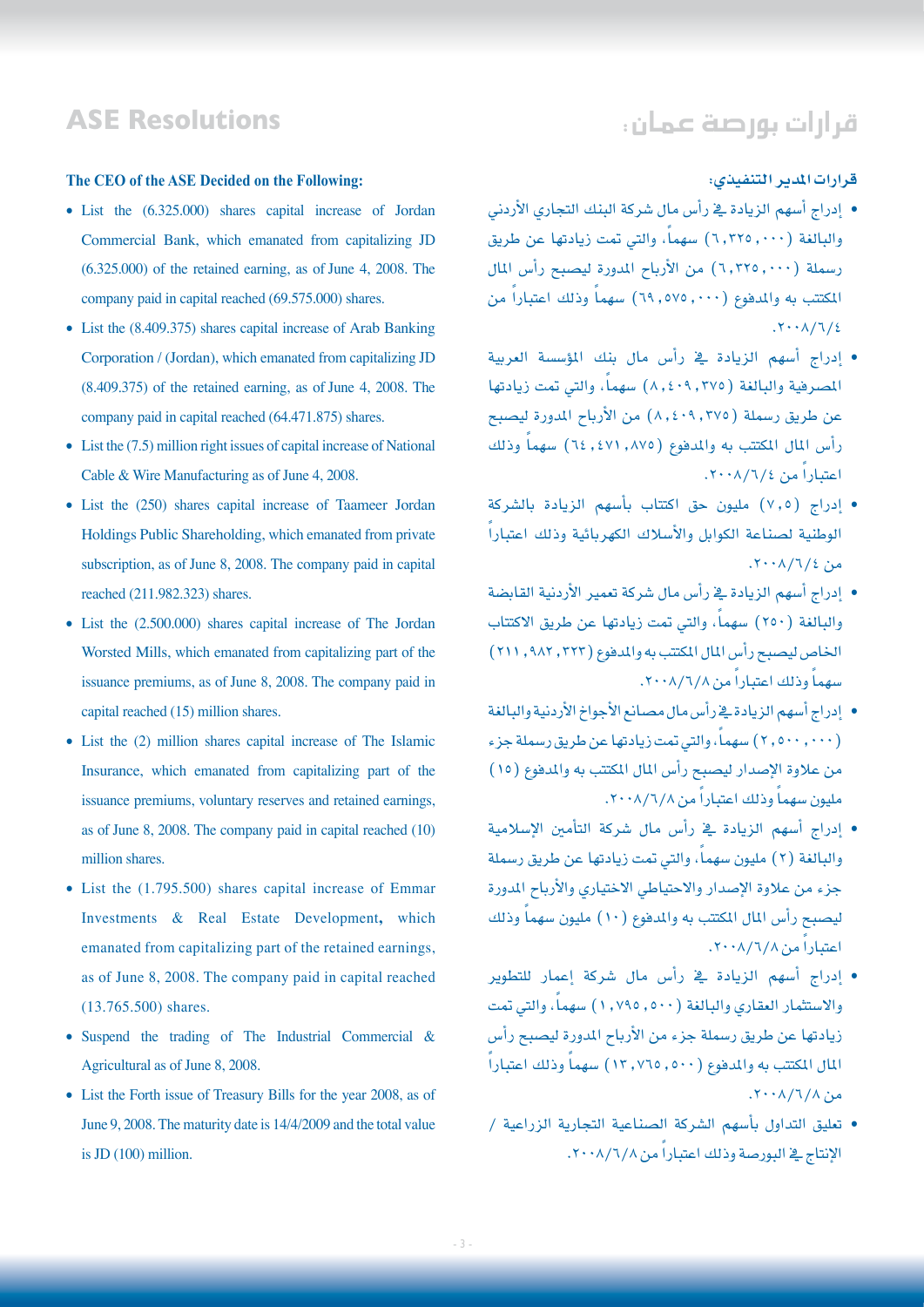- List the Fifth issue of Treasury Bills for the year 2008, as of June 9, 2008. The maturity date is  $28/4/2009$  and the total value is JD  $(100)$  million.
- Re-trade the shares of Pearl-Sanitary Paper Converting, as of June 10,2008.
- List the Sixth issue of Treasury Bills for the year 2008, as of June 12, 2008. The maturity date is  $15/5/2009$  and the total value is JD  $(100)$  million.
- List the Fifth Bonds issue of Treasury Bills for the year 2008, as of June 12, 2008. The maturity date is  $20/5/2010$ . The total value is JD  $(103)$  million, and  $(7.962\%)$  interest rate.
- Transferring the shares of The Arab Potash from the First Market to the Second Market as of June 12,2008.
- Transferring the shares of Jordan French Insurance from the First Market to the Second Market as of June 12,2008.
- Re-trade the shares of Arab East Investment, as of June12, 2008.
- List the (5) million shares capital increase of Arab East Investment as of June 12,2008. The company paid in capital reached  $(40)$  million shares.
- Suspend the Trading of Al-Sharq-Investments Projects as of June 15, 2008.
- List the (10) million shares capital increase of Deera Investment & Real Estate Development as of June  $16,2008$ . The company paid in capital reached  $(40)$ million shares.
- List the (8) million shares of Sabaek Invest and in the Second Market as of June 18, 2008.
- Re-trade the shares of Jordan Wood Industries/Jwico, as of June 18, 2008.
- List the (1) million shares capital increase of Jordan Wood Industries/Jwico as of June 18,2008. The company paid in capital reached  $(4.5)$  million shares
- List the Thirty-First issues of the Water Authority Bills for the year 2008, as of June 19, 2008. The maturity date is  $12/5/2011$ . The total value is JD  $(18)$  million.
- إدراج الإ�صدار الرابع من أذونات اخلزينة لعام 2008 ا�ستحقاق 2009/4/14 والبالغ عددها ) 100( ألف بقيمة ا�سمية مقدارها )1.000( دينار وقيمة إجمالية تبلغ )100( مليون دينار وذلك اعتباراً من ٩/٦/٩×٢٠٠.
- إدراج الإ�صدار اخلام�س من أذونات اخلزينة لعام 2008 ا�ستحقاق 2009/4/28 والبالغ عددها ) 100( ألف بقيمة ا�سمية مقدارها )1.000( دينار وقيمة إجمالية تبلغ )100( مليون دينار وذلك اعتباراً من ٩/٦/٩×٢٠٠.
- إعادة التداول بأ�سهم �شركة الل�ؤل�ؤة ل�صناعة الورق ال�صحي يف البورصة وذلك اعتباراً من ١٠/٦/١٠.
- إدراج الإ�صدار ال�ساد�س من أذونات اخلزينة لعام 2008 ا�ستحقاق 2009/5/15 والبالغ عددها ) 100( ألف بقيمة ا�سمية مقدارها )1.000( دينار وقيمة إجمالية تبلغ )100( مليون دينار وذلك اعتباراً من ۱۲/۱۲/۱۲۰۰۸.
- إدراج الإ�صدار اخلام�س من �سندات اخلزينة لعام 2008 ا�ستحقاق 2010/5/20 والبالغ عددها ) 103.000( �سند بقيمة ا�سمية مقدارها (١,٠٠٠) دينار وقيمة إجمالية تبلغ (١٠٢) مليون دينار وفائدة (٧,٩٦٢) وذلك اعتباراً من ٦٠٠٨/٦/١٢.
- نقل إدراج أ�سهم �شركة البوتا�س العربية من ال�سوق الأول إىل السوق الثاني للبورصة وذلك اعتباراً من ٢٠٠٨/٦/١٢.
- نقل إدراج أ�سهم ال�شركة الأردنية الفرن�سية للتأمني من ال�سوق الأول لى السوق الثاني للبورصة وذلك اعتباراً من ٢٠٠٨./٦/١٢
- إعادة التداول بأ�سهم �شركة ال�شرق العربي لال�ستثمارات املالية والاقتصادية في البورصة وذلك اعتباراً من ٢٠٠٨/٦/١٢.
- إدراج أ�سهم الزيادة يف رأ�س مال �شركة ال�شرق العربي للاستثمارات المالية والاقتصادية والبالغة (٥) مليون سهماً، ليصبح رأس المال المدرج يف البورصة (٤٠) مليون سهم وذلك اعتباراً من ۱۲/۱۲/۱۲۰۰۸.
- تعليق التداول بأسهم شركة الشرق للمشاريع الاستثمارية في البورصة وذلك اعتباراً من ١٥/٦/١٥.
- إدراج أ�سهم الزيادة يف رأ�س مال �شركة الديرة لال�ستثمار والتطوير العقاري والبالغة (١٠) مليون سهماً، ليصبح رأس المال المدرج في البورصة (٤٠) مليون سهم وذلك اعتباراً من ٢٠٠٨/٦/١٦.
- إدراج أ�سهم �شركة �سبائك لال�ستثمار والبالغ عددها )8( مليون سهماً في السوق الثاني وذلك اعتباراً من ١٨/٦/١٨.
- إعادة التداول بأ�سهم ال�شركة الأردنية لل�صناعات اخل�شبية / جوايكو في البورصة وذلك اعتباراً من ١٨/٦/١٨.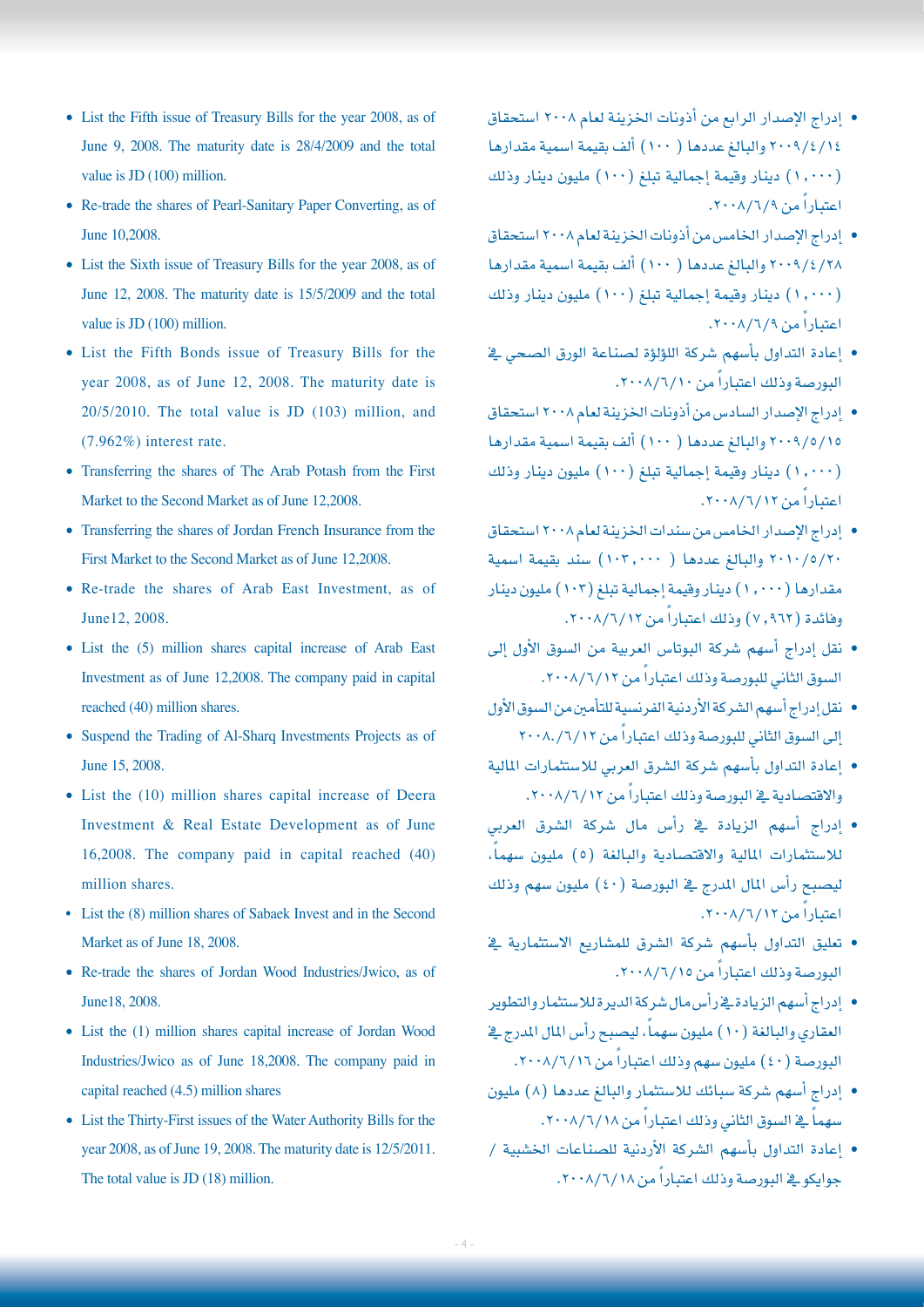- $\bullet$  List the (500.000) shares capital increase of National Insurance, which emanated from capitalization of  $(500.000)$  share as of June 19, 2008. The company paid- in capital reached (4) million shares.
- List the  $(4)$  million right issues of National Insurance as of June 19, 2008.
- List the (2) million shares capital increase of Euro Arab Insurance Group, which emanated from capitalization of JD (720.000) of Issuance premiums as of June 19, 2008. The company paid in capital reached (6.720.000) shares.
- $\bullet$  List the (1.280.000) right issues of capital increase of Euro Arab Insurance Group as of June 19, 2008.
- $\bullet$  List the (5) million shares capital increase of Cairo Amman Bank, which emanated from capitalization of JD  $(5)$  million of Issuance premiums from the proposed dividends as of June 19, 2008. The company paid in capital reached (80) million shares.
- $\bullet$  List the (4) million shares capital increase of Jordan Electric Power, which emanated from Capitalization of JD, (2,210,547) of the retained earning and JD  $(1.789.453)$  of the voluntary reserves as of June 19, 2008. The company paid in capital reached  $(70)$  million shares.
- $\bullet$  List the (62.5) million right issues of capital increase of Jordan Dubai Properties as of June 19, 2008.
- $\bullet$  List the (10) million right issues of capital increase of Arab Real Estate Development as of June 19, 2008.
- $\bullet$  List the  $(7.453.290)$  right issues of capital increase of International Brokerage and Financial Markets as of June 19, 2008.
- $\bullet$  List the (11.925.000) right issues of capital increase of Jordan Steel as of June 19, 2008.
- Re-trade the shares of Al-Sharq-Investments Projects, as of June 22,2008.
- $\bullet$  List the (7.5) million right issues of capital increase of Al-Amal Financial Investments as of June 26, 2008.
- $\bullet$  List the (2) million shares capital increase of Arab Union International Insurance as of June 29, 2008. The company paid in capital reached  $(6)$  million shares.
- إدراج أ�سهم الزيادة يف رأ�س مال ال�شركة الأردنية لل�صناعات الخشبية /جوايكو والبالغة (١) مليون سهماً، ليصبح رأس ً المال المدرج يخ البورصة (٤,٥) مليون سهماً وذلك اعتباراً  $Y \cdot \cdot \Lambda / 7 / 1$  من
- إدراج الإ�صدار احلادي والثالثون من �سندات �سلطة املياه لعام 2008 ا�ستحقاق 2011/5/12 والبالغ عددها ) 18( ألف بقيمة اسمية مقدارها (١,٠٠٠) دينار وقيمة إجمالية تبلغ (١٨) مليون دينار وذلك اعتباراً من ٢٠٠٨/٦/١٩
- إدراج أ�سهم الزيادة يف رأ�س املال �شركة التأمني الوطنية والبالغة(٥٠٠,٠٠٠) سهماً والتي تمت عن طريق رسملة )500.000( دينار،لي�صبح رأ�س املال املدرج لل�شركة )4( مليون سهماً وذلك اعتبارا من١٩/٦/١٩.
- إدراج )4( مليون حق اكتتاب بأ�سهم الزيادة يف رأ�س مال �شركة التأمني الوطنية، وذلك اعتبارا من.2008/6/19
- إدراج أ�سهم الزيادة يف رأ�س مال �شركة املجموعة العربية الأوروبية للتأمين والبالغة (٢) مليون سهماً،والتي تمت زيادتها عن طريق رسملة (٧٢٠,٠٠٠) دينار، ليصبح رأس المال المكتتب به(٦,٧٢٠,٠٠٠) سهماً وذلك اعتباراً من ٢٠٠٨/٦/١٩.
- إدراج )1.280.000( حق اكتتاب بأ�سهم الزيادة ب�شركة املجموعة العربية الأوروبية للتأمين وذلك اعتباراً من ٢٠٠٨/٦/١٩
- إدراج أ�سهم الزيادة يف رأ�س مال �شركة بنك القاهرة عمان والبالغة (٥) مليون سهماً،والتي تمت زيادتها عن طريق رسملة (٥) مليون دينار من حساب الأسهم المقترح توزيعها، ليصبح رأس المال المكتتب به (۸۰) مليون سهماً وذلك اعتباراً من ۱۹/۱/ ۲۰۰۸.
- إدراج أ�سهم الزيادة يف رأ�س مال �شركة الكهرباء الأردنية والبالغة (٤) مليون سهماً، والتي تمت زيادتها عن طريق رسملة مبلغ )2.210.547( دينار من الأرباح املدورة ومبلغ )1.789.453( دينار من الاحتياطي الاختياري ليصبح رأس المال المدرج <u>ي</u>ف البورصة (٧٠) مليون سهماً وذلك اعتباراً من ٢٠٠٨/٦/١٩.
- إدراج )62.5( مليون حق اكتتاب بأ�سهم الزيادة ب�شركة الأردن دبي للأملاك وذلك اعتباراً من ٦/٦/١٩/
- إدراج )10( مليون حق اكتتاب بأ�سهم الزيادة ب�شركة العرب للتنمية العقارية وذلك اعتباراً من ٦/٦/١٩/
- إدراج )7.453.290( حق اكتتاب بأ�سهم الزيادة بال�شركة العاملية للوساطة والأسواق المالية وذلك اعتباراً من ٢٠٠٨/٦/١٩.
- إدراج )11.925.000( حق اكتتاب بأ�سهم الزيادة ب�شركة حديد الأردن وذلك اعتباراً من ٦/٦/١٩/.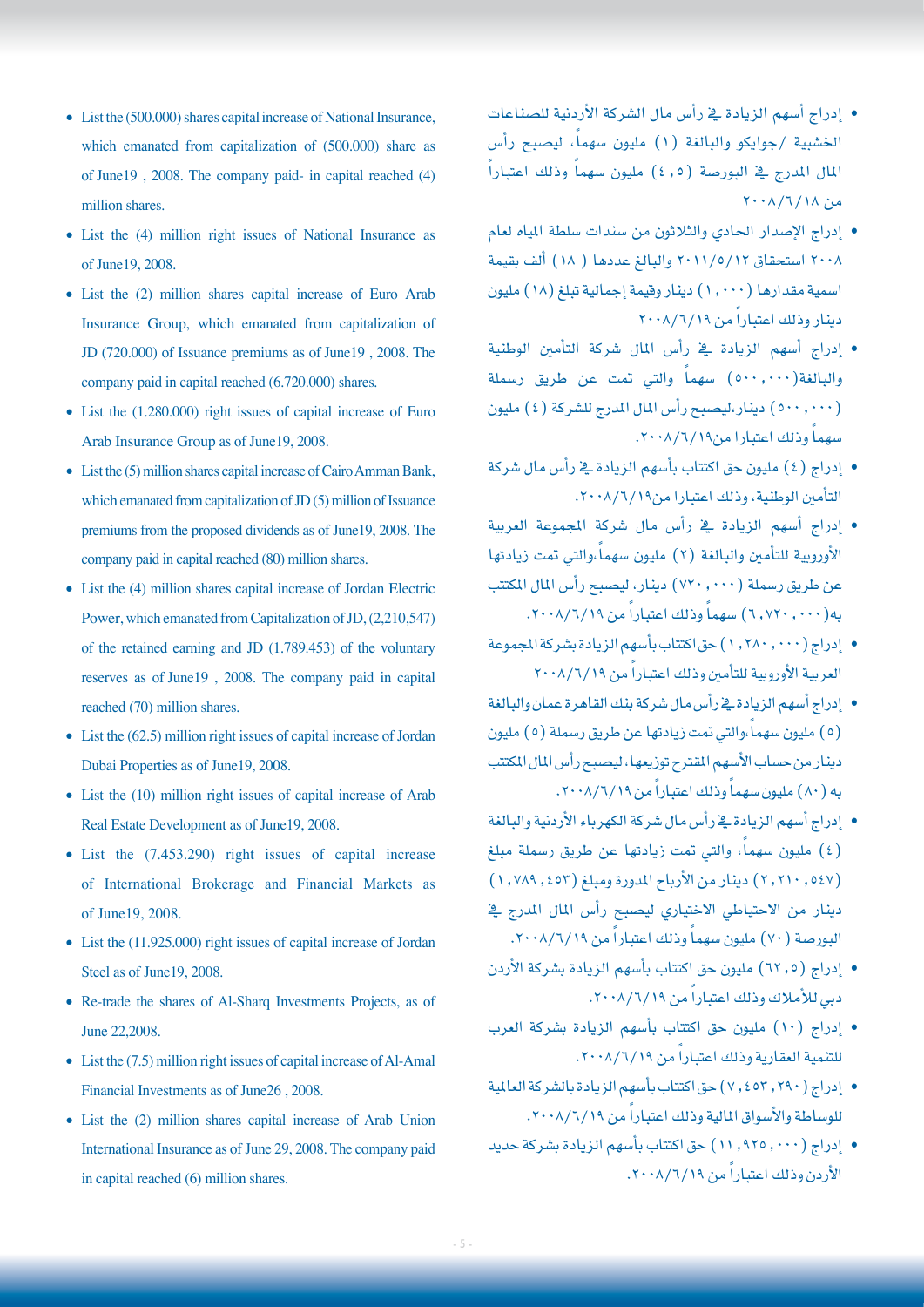- $\bullet$  List the Eighth issue of Treasury Bills for the year 2008, as of June 29, 2008. The maturity date is 28/8/2008. The total number is  $(100000)$  bills with a total value of JD  $(150)$  million.
- List the (250) shares capital increase of Taameer Jordan Holdings Public Shareholding, which emanated from private subscription as of June 30, 2008. The company paid-<br>in capital reached (211.982.573) shares.

- **Foreign Investment**
- The value of shares purchased by Non-Jordanians in June equaled JD  $(633.5)$  million,  $(83.8\%)$  of which were purchased by Arabs.
- The value of shares sold by Non-Jordanians was JD  $(557.9)$ million,  $(81.9%)$  of which were sold by Arabs.
- During this month, net Non-Jordanian investments showed a positive balance of JD  $(75.5)$  million.
- By the end of June, shares owned by non-Jordanians represented  $(50.9\%)$  of ASE capitalization,  $(33.5\%)$  of which are owned by Arab investors and  $(17.4\%)$  by Non-Arabs.
- إعادة التداول بأسهم شركة الشرق للمشاريع الاستثمارية يخ البورصة وذلك اعتباراً من٢٢/٦/٢٢.
- إدراج )7.5( مليون حق اكتتاب بأ�سهم الزيادة ب�شركة الأمل للاستثمارات المالية وذلك اعتباراً من ٢٠٠٨/٦/٢٦.
- إدراج أسهم الزيادة ية رأس مال شركة الاتحاد العربي الدولي للتأمين والبالغة (٢) مليون سهماً، ليصبح رأس المال المدرج في البورصة (٦) مليون سهماً وذلك اعتباراً من ٦/٢٩/.٨٠٨.
- إدراج الإ�صدار الثامن من أذونات اخلزينة لعام 2008 ا�ستحقاق 2008/8/28 والبالغ عددها )150( ألف بقيمة ا�سمية مقدارها )1.000( دينار وقيمة إجمالية تبلغ )150( مليون دينار وذلك اعتباراً من ۲۰۰۸/٦/٢٩.
- إدراج أ�سهم الزيادة يف رأ�س مال �شركة تعمري الأردنية القاب�ضة والبالغة (٢٥٠) سهماً، والتي تمت زيادتها عن طريق الاكتتاب الخاص، ليصبح رأس المال المكتتب به والمدفوع (٥٧٢ , ٩٨٢ , ٢١١) سهماً وذلك اعتباراً من ٢٠٠٨/٦/٢٠.

# الاستثمـار الأجـنبى

- بلغت قيمة الأ�سهم امل�شرتاة من قبل غري الأردنيني خالل �شهر حزيران (٦٢٢,٥) مليون دينار، منها (٨٢,٨٪) لمستثمرين عرب.
- بلغت قيمة الأ�سهم املباعة من قبل غري الأردنيني )557.9( مليون دينار، منها (٩, ٨١٪) تم بيعها من قبل مستثمرين عرب.
- بلغ صائح استثمار غير الأردنيين خلال هذا الشهر (٧٥,٥) مليون دينار.
- �شكلت الأ�سهم اململوكة من قبل غري الأردنيني )%50.9( من القيمة السوقية للبورصة ية نهاية حزيران، منها (٣٢٠٪) مل�ستثمرين عرب، و)%17.4( لغري العرب.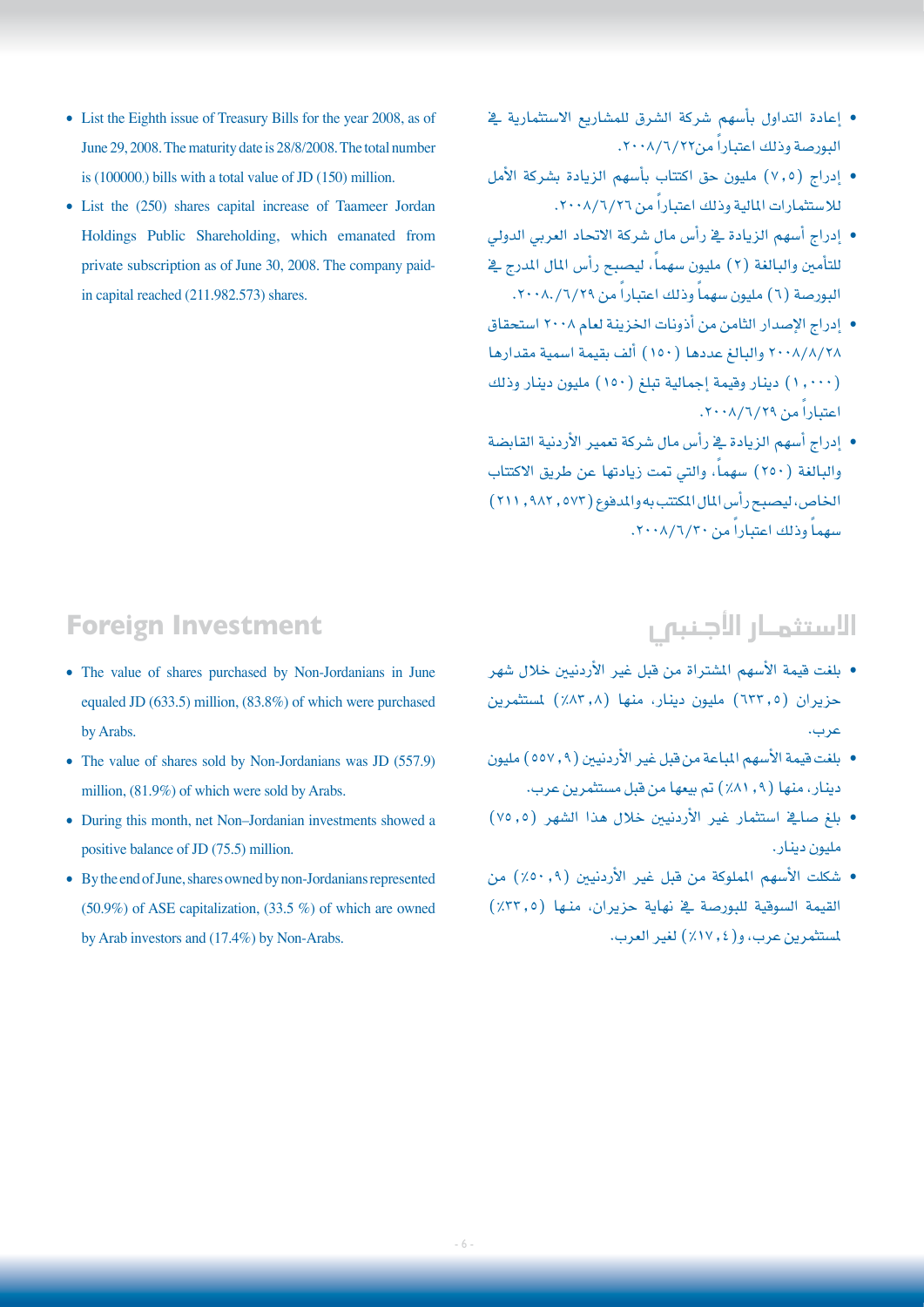#### م�ؤ�شرات أداء البور�صة **Indicators Performance s'ASE**

|                              | %      | آیار  | حزيران      |                                    |
|------------------------------|--------|-------|-------------|------------------------------------|
|                              | Change | May   | <b>lune</b> |                                    |
| Trading Value (JD million)   | 70.9   | 2063  | 3525        | حجم التداول (مليون دينار)          |
| Avg. Daily Trading Value (m) | 47.5   | 108.6 | 160.2       | المعدل اليومي لحجم التداول (مليون) |
| No. of Traded Shares (m)     | 60.1   | 546.5 | 874.8       | عدد الأسهم (مليون)                 |
| No. of Contracts (thousand)  | 48.5   | 354.5 | 526.3       | عدد العقود (بالألف)                |
| Market Capitalization (JD m) | 12.2   | 36022 | 40406       | القيمة السوقية (مليون دينار)       |
|                              |        |       |             |                                    |

#### الشركات العشر الأكثر انخفاضا فه رأسعار أسهمها **Lowest Ten Performers**

**Resources For** 

Match/Jimco

**Projects** 

Investments

The Jordan Pipes

**Manufacturing** 

Investment

Investment

Development & Inv.

#### **الإغالق** % **ا�شم ال�شركة** Closing Name s'Company التأمني الإ�سالمية \* 4.58 97.4 \* Insurance Islamic The الأمني لال�ستثمـــــار 6.10 94.3 Investment For Amin-Al مناجم الفوسفات الأردنية 1.58 1.58 Jordan Phosphate Mines 1.58 ال�سلفوكيماويات الأردنية 7.36 67.3 Chemicals-Sulpho Jordan ال�شرق للم�شاريع اال�ستثمارية Al- Sharq Investments 2.15 60.4 Projects (Holding) Al-Ahlia Commercial الأهلية للمراكز التجارية 1.73 54.5 **Centers** املحفظة الوطنية للأوراق National Portfolio 4.33 53.0 Securities اجلنوب للإلكرتونيات 1.24 49.4 Electronics South شركة درويش الخليل*ي*<br>وأولاد*ه* Darwish Al-Khalili & Sons 43.9 2.36 ميثاق لال�ستثمارات العقارية Methaq Real Estate 1.98 41.4 Investment **الإغالق** % **ا�شم ال�شركة** Closing Name s'Company املوارد للتنمية واال�ستثمار 1.96 42.0 اال�ستثمارات العامة 4.41 27.2 Investment General ال�صناعات والكربيت Industrial Industries & 2.59 20.3 الأردنية / جيمكو االحتاد لتطوير الأرا�ضي 1.84 17.5 Development Land Union Comprehensive Multiple املتكاملة للم�شاريع املتعددة 2.20 16.0 ال�شرق العربي لال�ستثمارات العقارية Arab East For Real Estate 8.25 15.0 تطويـــر العقــــارات 1.56 13.8 Development Estate Real الأردنية ل�صناعة الأنابيب 2.58 13.4 أر�ض النمو للتطوير والاستثمار العقارى 3.44 13.4 Ard Alnnomow For Real **Estate Development And** المتخصصة للتجارة واال�ستثمارات Specialized Trading & 1.84

 $*$  The change in company's price was calculated taking into consideration the capital increase through stock dividends

\* تم احتساب التغير يف سعر سهم الشركة مع الأخذ بعين الاعتبار الزيادة يف رأسمال الشركة التي تمت عن طريق الأسهم المجانية

املالية

الشركات العشر الأكثر ارتفاعا فق أسعار أسهمها

**Top Ten Performers**